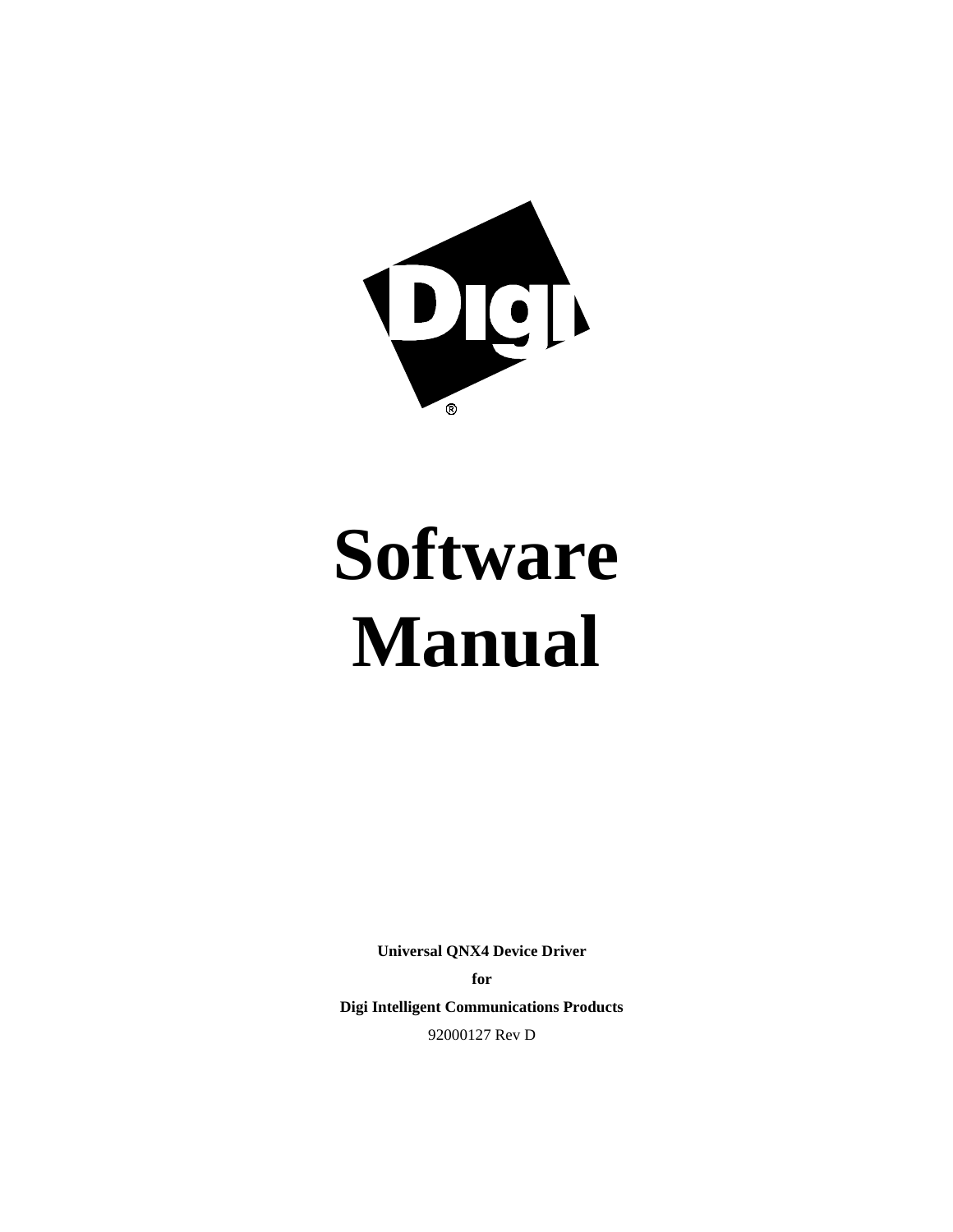AccelePort and the Digi logo **po** are either trademarks or registered trademarks of Digi International Inc. in the United States and/or other countries.

**Xr**, **Xr 920**, **Xe**, **Xem**, **C/X**, **C/CON-16**, **C/CON-8**, **PC/Xi**, **PC/Xe**, **MC/Xi** and **COM/Xi** are trademarks of Digi International Inc.

All other brand and product names may be the trademarks of their respective holders.

© Digi International Inc. 1992-1998

All Rights Reserved

Information in this document is subject to change without notice and does not represent a commitment on the part of Digi International.

Digi provides this document "as is", without warranty of any kind, either expressed or implied, including, but not limited to, the implied warranties of fitness or merchantability for a particular purpose. Digi may make improvements and/or changes in this manual or in the product(s) and/or the program(s) described in this manual at any time.

This product could include technical inaccuracies or typographical errors. Changes are periodically made to the information herein; these changes may be incorporated in new editions of the publication.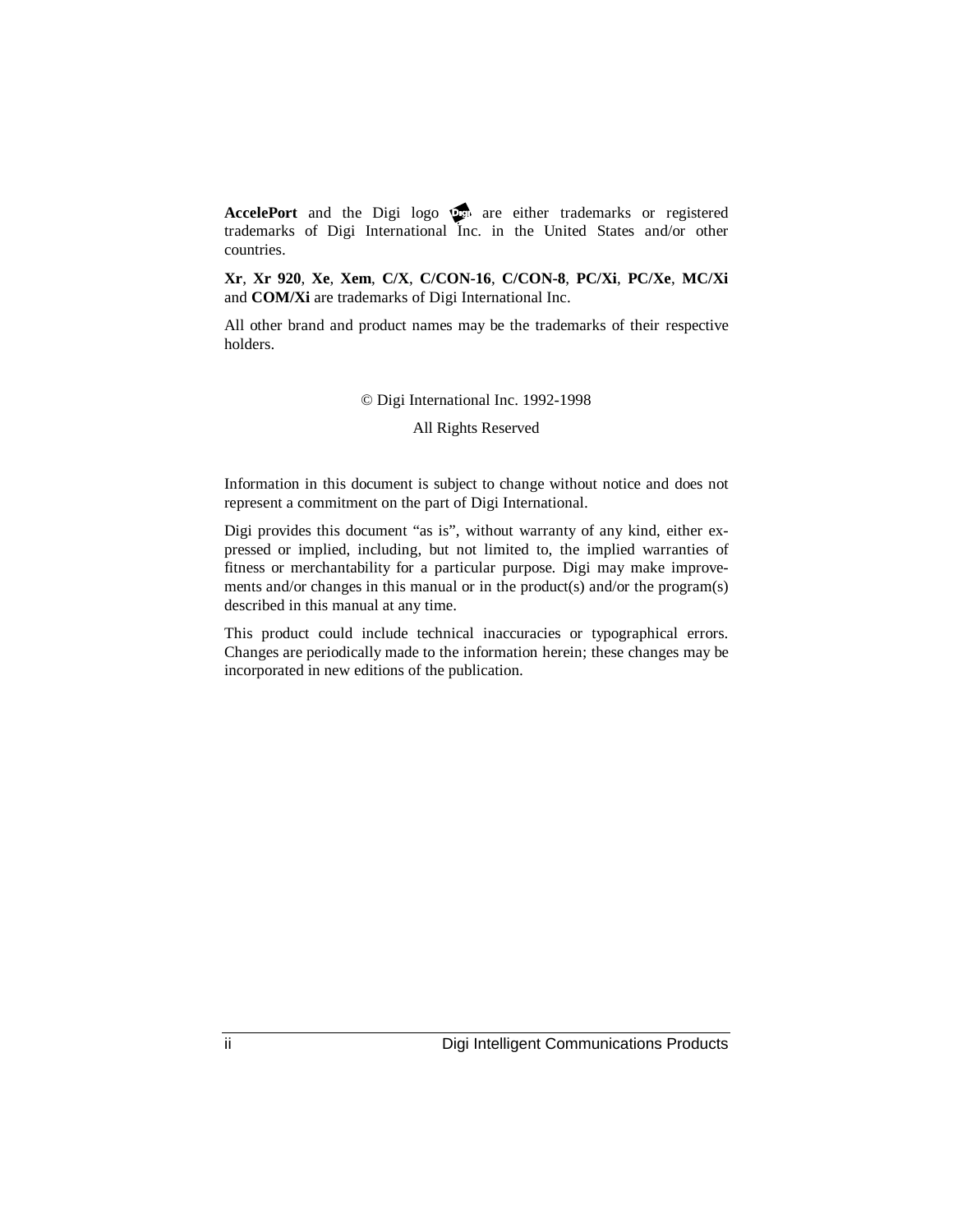# **Table of Contents**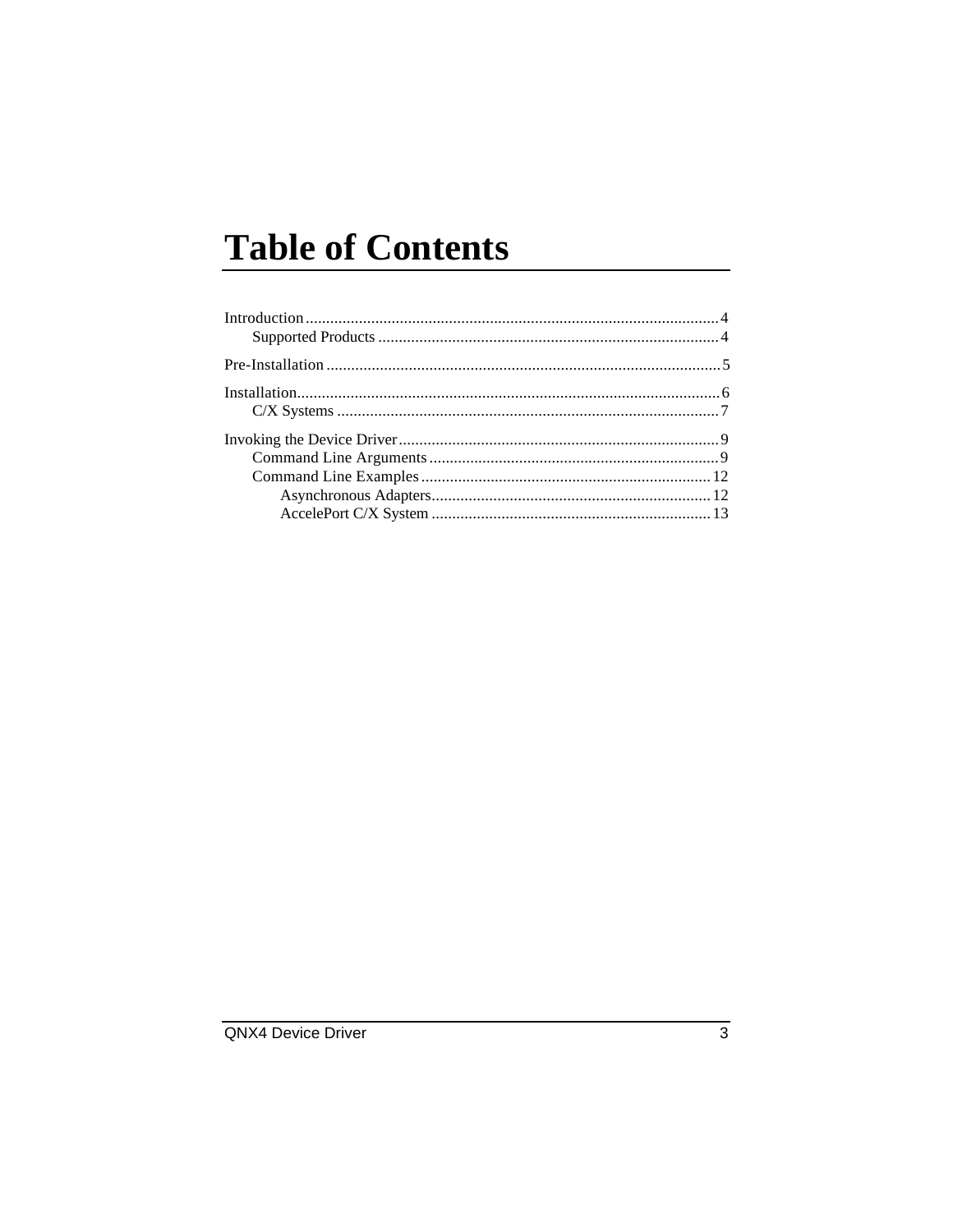# **Introduction**

This package includes two separate device drivers named **Dq.ser16** and **Dq.ser32**. For people using 16 bit environments (Such as QNX 4.22) please use **Dq.ser16**. People using 32 bit environments (QNX 4.23 gives its users the option of running 16 bit or 32 bit) should use **Dq.ser32**. This manual is valid for both versions of the driver and uses the term "**Dq.ser**" generically. Please remember to use the appropriate form of the driver (**Dq.ser16** or **Dq.ser32**) when instructed to execute **Dq.ser** by this document.

**Dq.ser** is a device driver that runs under the QNX4 "**Dev**" process, providing the hardware-dependent component for Digi intelligent serial adapters.

Once the **Dq.ser** driver has initialized the hardware and registered itself with **Dev**, new serial device nodes will appear in the **/dev** directory. **Dq.ser** thereafter takes care of having these devices emulate standard serial communications hardware. When the nature of the I/O requests permits it, **Dq.ser** will take full advantage of the on-board buffering and intelligence of the Digi hardware. Advantages include efficient, flow-controlled transmission of large blocks of data; buffered inputs rendering data loss extremely unlikely; and almost no interrupt-time processing that could interfere with other Real Time Critical processes.

# **Supported Products**

**Dq.ser** supports the following Digi intelligent communications products:

- AccelePort<sup>®</sup>  $\text{Xr}^{\text{m}}$  and  $\text{Xr}$  920<sup> $\text{m}$ </sup> (PCI or ISA) adapters
- AccelePort C/X™ (PCI, ISA, EISA or Micro Channel) host adapters
- AccelePort Xem™ (PCI, ISA, EISA or Micro Channel) host adapters
- AccelePort  $Xe^{m}$  (ISA or PCI) adapters
- $PC/Xi^{m}$  and  $COM/Xi^{m}$  adapters (ISA)
- $MC/Xi^{\mathbb{N}}$  (Micro Channel) adapters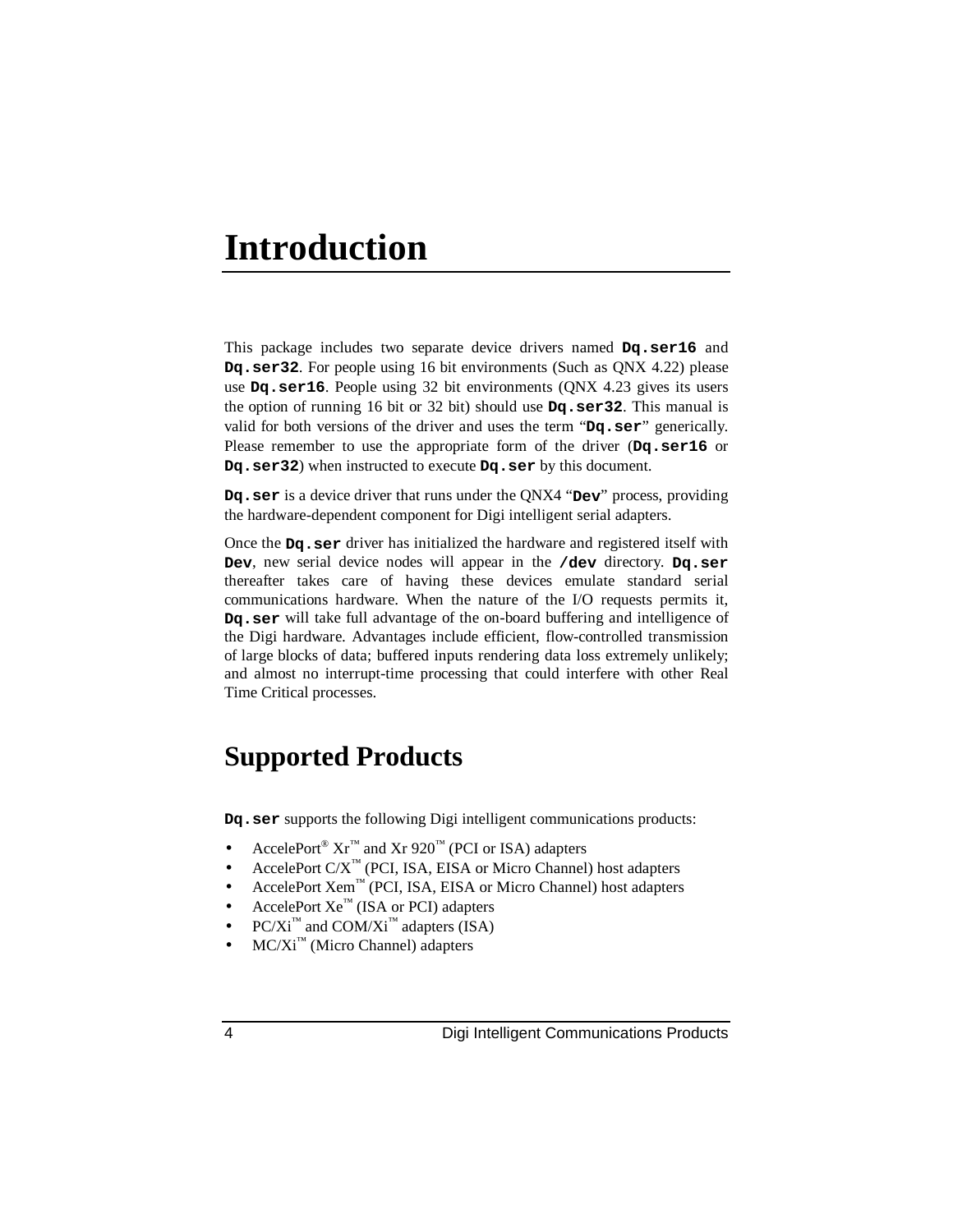# **Pre-Installation**

For successful operation of the driver, the user should establish the following things prior to the driver be installed.

• Invoke **Dev** (the device manager provided by QNX), specifying the number of terminal devices that you expect to be running in the system. When calculating the number of terminal devices to declare, count all serial ports being used (including, but not limited to, ports found on Digi adapters), the number of console windows in use, and an additional terminal device which is taken up by /dev/null. If you are still unsure of how many terminal devices will be necessary, we recommend allocating the maximum number allowed, which is 128. Once invoked, **Dev** will insure that sufficient space in the **/dev** directory has been reserved for the expected devices (for more details see the section on **Dev** in the QNX Utilities Reference). For example, if 32 serial ports are expected, and 8 console windows are in use, the line in the **sysinit** file might be:

**Dev -n 41 &**

This instructs **Dev** to reserve space for up to 41 nodes in **/dev**.

- For users of ISA, EISA or Micro Channel adapters, note the settings for I/O port addresses, and shared memory addresses.
- Users of cluster controller systems (such as AccelePort C/X systems) should note the configuration of the concentrators attached to the cards (how many concentrators are attached to lines 1 and 2; as well as how many ports are on each of those concentrators.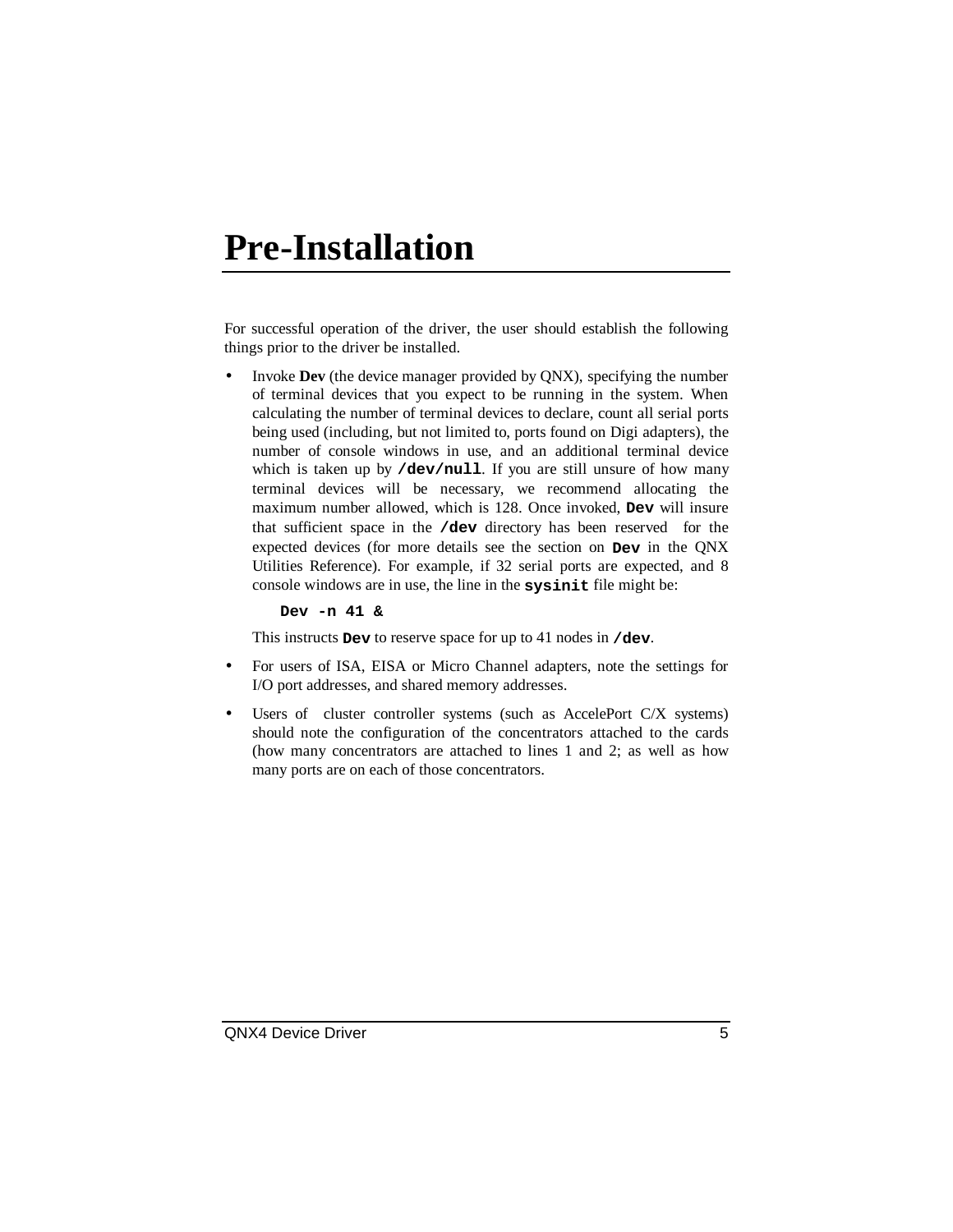# **Installation**

## Important!

Be sure to read the release notes (**relnotes.doc**) that are included with this software device driver. The release notes contain information not available at this manual's press time.

**Dq.ser** is a command line invoked device driver, so installation consists of little more than copying the files into a directory on the hard disk drive.

To copy the files, perform the following steps:

To install the driver follow these steps.

- **1.** Log in as super user (root).
- **2.** Place the Digi device driver diskette in Drive A (**/dev/fd0**).
- **3.** Enter: **install**.

The **install** program will extract all files from the Digi diskette and place them in the default Digi directory **/etc/digi**.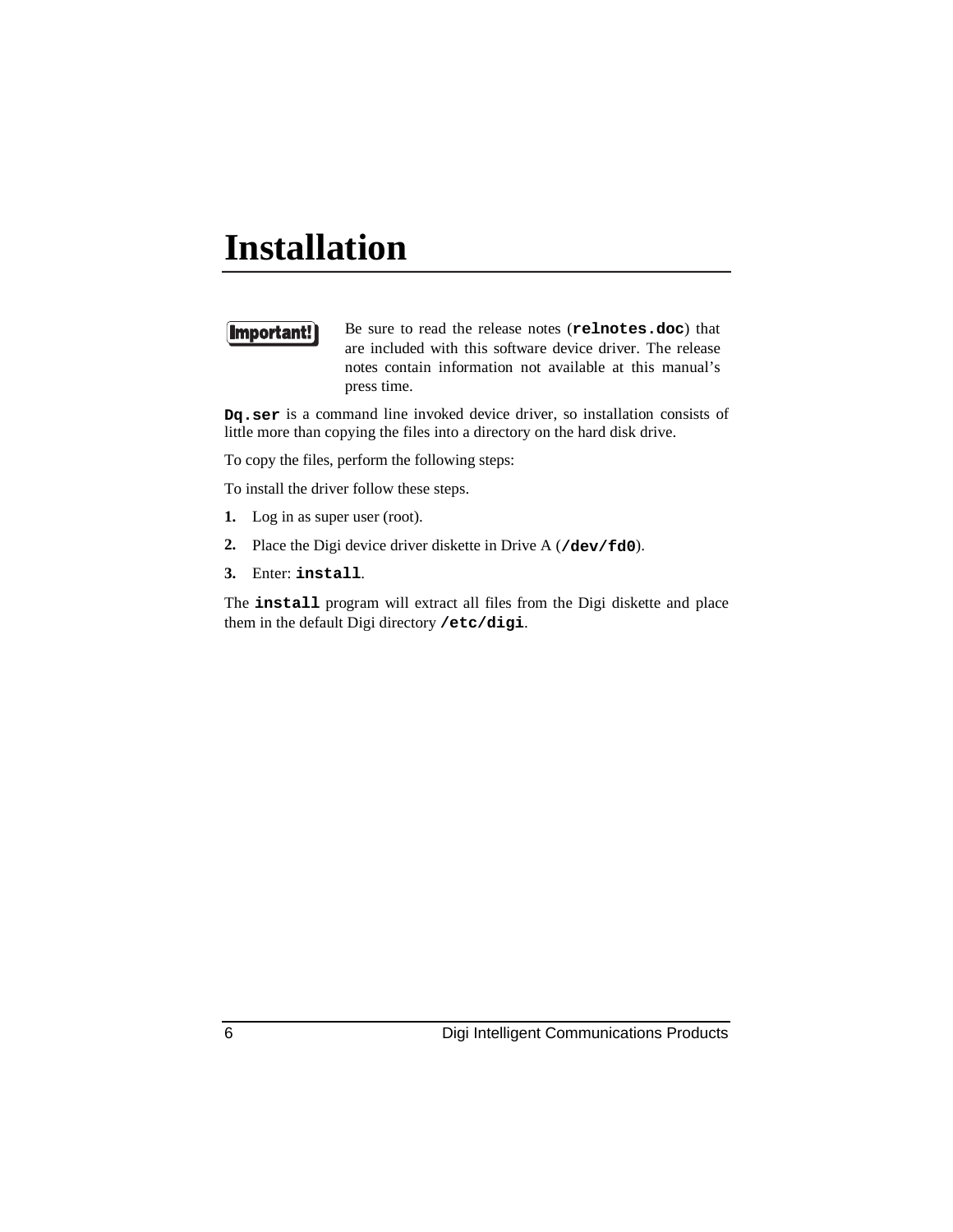# **C/X Systems**

If you are installing an AccelePort C/X host adapter, the application **configL** must be run prior to invoking the driver.

**configL** is an application which obtains configuration information for C/X systems. **configL** requests the following information from the user:

- The number of  $C/X$  host adapters in the system.
- The number of concentrators attached to each host adapter's synchronous lines, the number of ports on each concentrator, and the communications modes to be used. When entering the communications modes we strongly recommend accepting the default of 1.2M, but other data rates may be specified by the user. See the tables below:

### **Table 1 EIA-422 Synchronous Modes**

| <b>Eight Wire</b><br><b>Internal Clock</b> |                  | <b>Eight Wire</b><br><b>External Clock</b> |                  | <b>Four Wire</b><br><b>Self Clocking</b> |                  |
|--------------------------------------------|------------------|--------------------------------------------|------------------|------------------------------------------|------------------|
| Mode                                       | <b>Baud Rate</b> | Mode                                       | <b>Baud Rate</b> | Mode                                     | <b>Baud Rate</b> |
| $\theta$                                   | 115K             | 15                                         | 2400             | 1                                        | 230K             |
|                                            |                  | 16                                         | 4800             | $\overline{2}$                           | 460K             |
| 3                                          | 2400             | 17                                         | 9600             |                                          |                  |
| 4                                          | 4800             | 18                                         | 19.2K            |                                          |                  |
| 5                                          | 9600             | 19                                         | 38.4K            |                                          |                  |
| 6                                          | 19.2K            | 20                                         | 57.6K            |                                          |                  |
| 7                                          | 38.4K            | 21                                         | 76.8K            |                                          |                  |
| 8                                          | 57.6K            | 22                                         | 115K             |                                          |                  |
| 9                                          | 76.8K            | 23                                         | 230K             |                                          |                  |
| 10                                         | 115K             | 24                                         | 460K             |                                          |                  |
| 11                                         | 230K             | 25                                         | 920K             |                                          |                  |
| 12                                         | 460K             | 26                                         | 1.2M             |                                          |                  |
| 13                                         | 920K             |                                            |                  |                                          |                  |
| 14                                         | 1.2M             | 33                                         | 14000            |                                          |                  |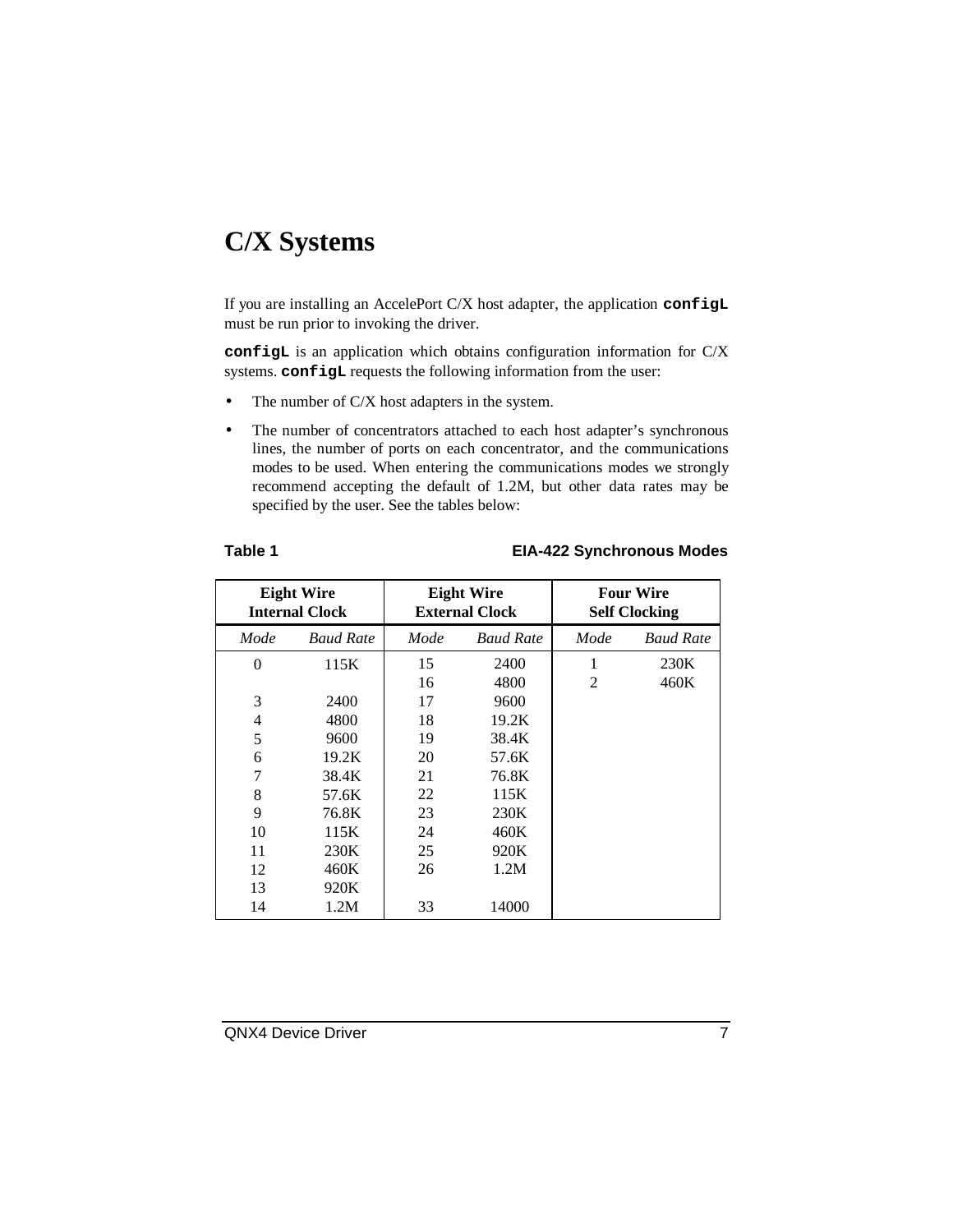#### **Table 2 EIA-232 Synchronous Modes**

| <b>Eight Wire</b><br><b>External Clock</b> |                  |  |  |
|--------------------------------------------|------------------|--|--|
| Mode                                       | <b>Baud Rate</b> |  |  |
| 35                                         | 2400             |  |  |
| 36                                         | 4800             |  |  |
| 37                                         | 9600             |  |  |
| 38                                         | 14000            |  |  |
| 39                                         | 19.2K            |  |  |
| 40                                         | 38.4K            |  |  |
| 41                                         | 57.6K            |  |  |
| 42.                                        | 64000            |  |  |
| 43                                         | 76.8K            |  |  |

AccelePort C/X host adapters communicate with attached C/CON-16 and C/CON-8 concentrators via two EIA-422 synchronous channels (newer concentrators and host adapters also support EIA-232 synchronous communication see your concentrator's *Installation Guide*). The default operating mode for these channels is 1.2 megabaud, 8-wire, internally clocked (mode 14). This provides the fastest possible communication between the host adapter and locally connected concentrators (in this context, *local* indicates that concentrators are connected directly to the host adapter via a four or eight wire cable; *remote* refers to concentrators that are connected to the host adapter via data communications devices such as modems or DSUs).

Local concentrators always communicate with the host adapter in either an eight wire internally clocked mode or a four wire self clocked mode (in the four wire modes the clock is encoded with the data instead of being carried on separate lines as in the eight wire modes).

Remote concentrators always use an eight wire externally clocked mode (the clock signal is provided by the synchronous modem).

Table 1 shows the EIA-422 synchronous modes supported by **Dq.ser**; Table 2 shows the supported EIA-232 synchronous modes. Note that the external clock baud rates are approximations used to set up time-outs and tuning parameters only. Values do not need to be exact; select the speed closest to the actual speed of your synchronous modem.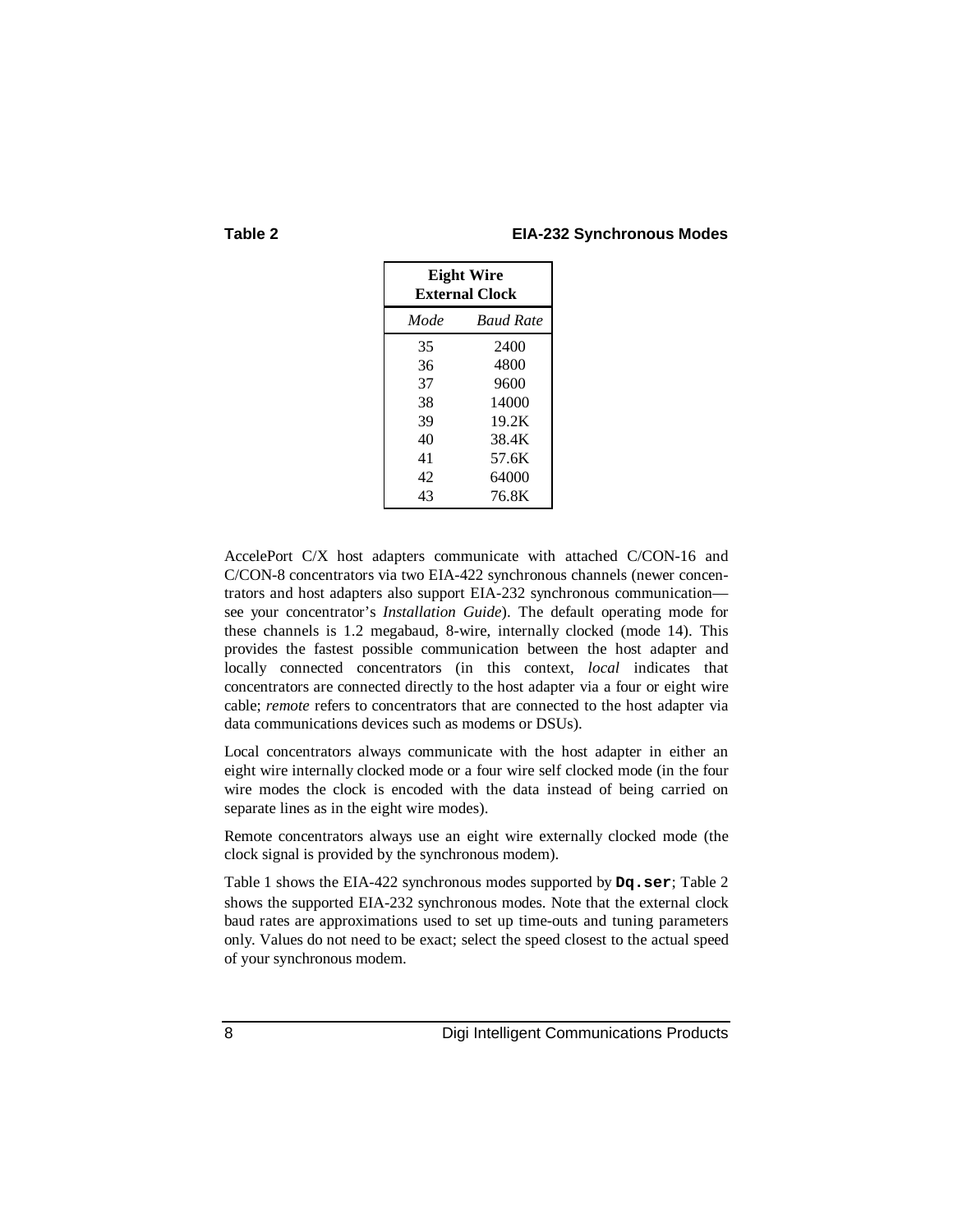# **Invoking the Device Driver**

**Dq.ser** is invoked from the command line (or from **sysinit**); all Digi ISA, EISA and Micro Channel adapters to be supported by the driver must be described in the command line arguments. PCI adapters are detected automatically. After initialization, which will take a few seconds, the device names will appear in **/dev** and are ready for use. See the QNX4 Administrator's Guide for information on enabling ports for logins.

# **Command Line Arguments**

The standard QNX4 usage utility **use** will give a brief overview of the command line options. The syntax of the command line is:

**Dq.ser** *port*, *mem* [,*cfg*] [*port*, *mem* [,*cfg*] ...] [*options*]

When invoking the driver for an **ISA, EISA, or Micro Channel adapter**, *port* and *mem* are mandatory fields which identify the I/O port address and shared memory addresses of the adapters. In situations where I/O port and shared memory addresses have been indicated; *cfg*'s presence or lack of presence indicates to the driver what type of adapter is being initialized. If *port* and *mem* parameters are given but *cfg* is absent, the driver assumes the adapter is a PC/Xi (ISA) or an MC/Xi (Micro Channel).

When invoking the driver for a **PCI adapter**, only the *options* field is valid. The driver automatically scans for PCI adapters and therefore requires no special parameters other than the driver invocation itself.

The formats for *port*, *mem*, *cfg* and *options* are described below:

- *port* Hexadecimal I/O port address of Digi intelligent adapter. ISA, EISA and Micro Channel adapters must have a unique I/O port address, and that address must not be used by any other device in the system.
- *mem* Hexadecimal starting address for shared memory. All Digi adapters (except COM/Xi and Micro Channel adapters) may share the same memory addresses. The designated shared memory must not be used by any other device in the system.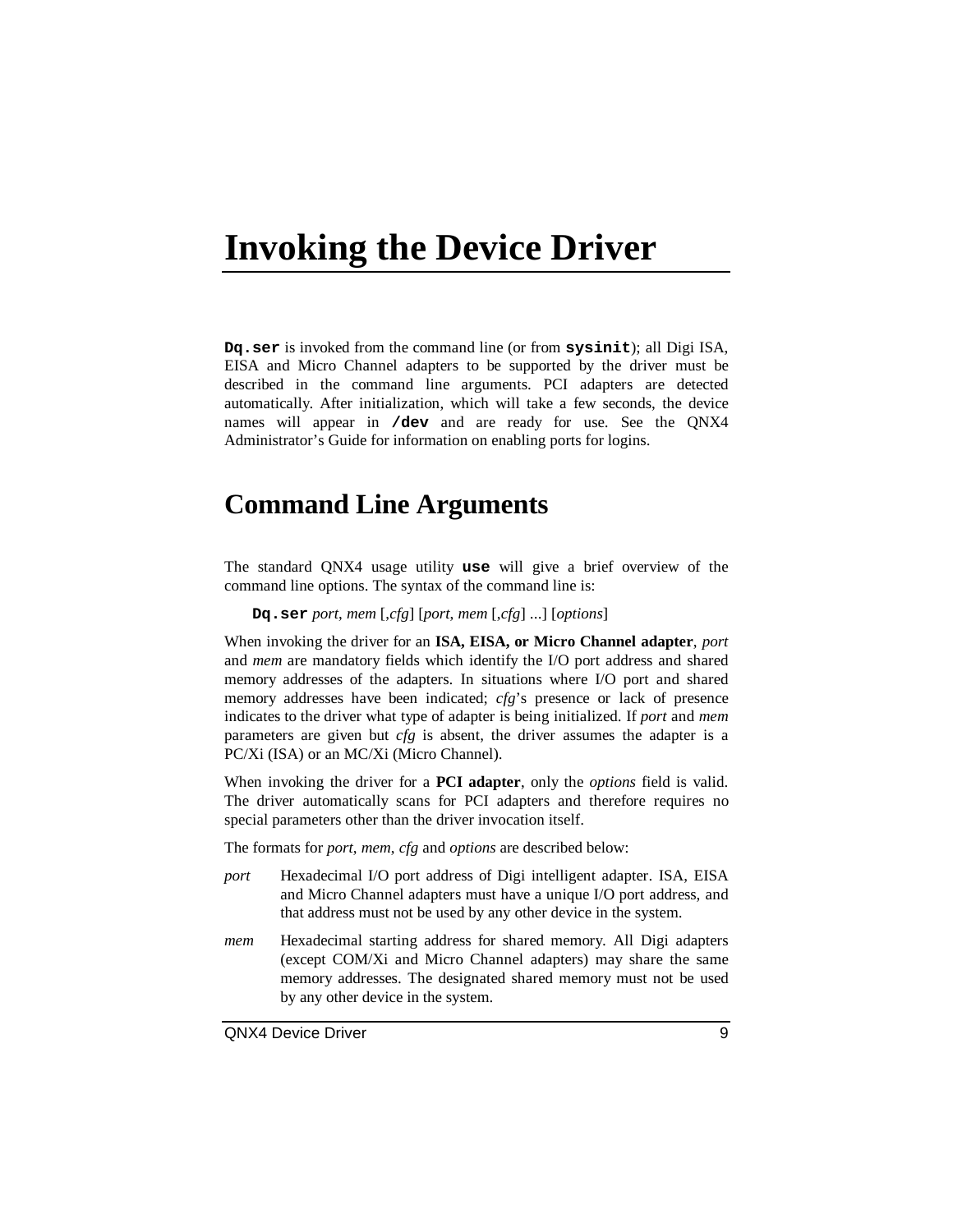- *cfg* Identifies Digi adapter type. If this parameter is absent, the adapter is assumed to be a PC/Xi (on ISA platforms) or an MC/Xi (on Micro Channel platforms). Values for *cfg* are:
	- **p** Specifies Xem adapter.
	- **r** Specifies Xr or Xr 920 adapter.
	- **e** Specifies an Xe adapter.
	- **c** Specifies a COM/Xi adapter.
	- **f** Specifies a C/X host adapter. The application **configL** must be executed prior to using this option.

The *options* field lets you to change some of the default configuration settings:

| Set initial baud rate for all ports. See Table 3, on the<br>following page, for supported baud rates. Default: 9600 baud.                                                                                                                                                                           |  |  |  |  |
|-----------------------------------------------------------------------------------------------------------------------------------------------------------------------------------------------------------------------------------------------------------------------------------------------------|--|--|--|--|
| Prefix for port names. Default: dty                                                                                                                                                                                                                                                                 |  |  |  |  |
| Location of driver data files. Default: /etc/digi                                                                                                                                                                                                                                                   |  |  |  |  |
| Disable automatic scanning for Digi PCI adapters.                                                                                                                                                                                                                                                   |  |  |  |  |
| Verbose. Full banner including copyright, adapter names and<br>settings will be output upon initialization of the driver.<br>Default: non-verbose (silent).                                                                                                                                         |  |  |  |  |
| Select ALTPIN configuration for all channels. ALTPIN<br>switches the Data Set Ready (DSR) and Data Carrier Detect<br>(DCD) signals so that DCD is available on pin 1 of 8-pin RJ-<br>45 connectors (normally a 10-pin RJ-45 connector is required<br>to support DCD). Default: ALTPIN not selected. |  |  |  |  |
|                                                                                                                                                                                                                                                                                                     |  |  |  |  |

**Note:** 

Multiple *options* must be separated by a space, and each option must begin with a dash (-); thus, to select ALTPIN and Verbose, use **-a -v**, *not* **-av**.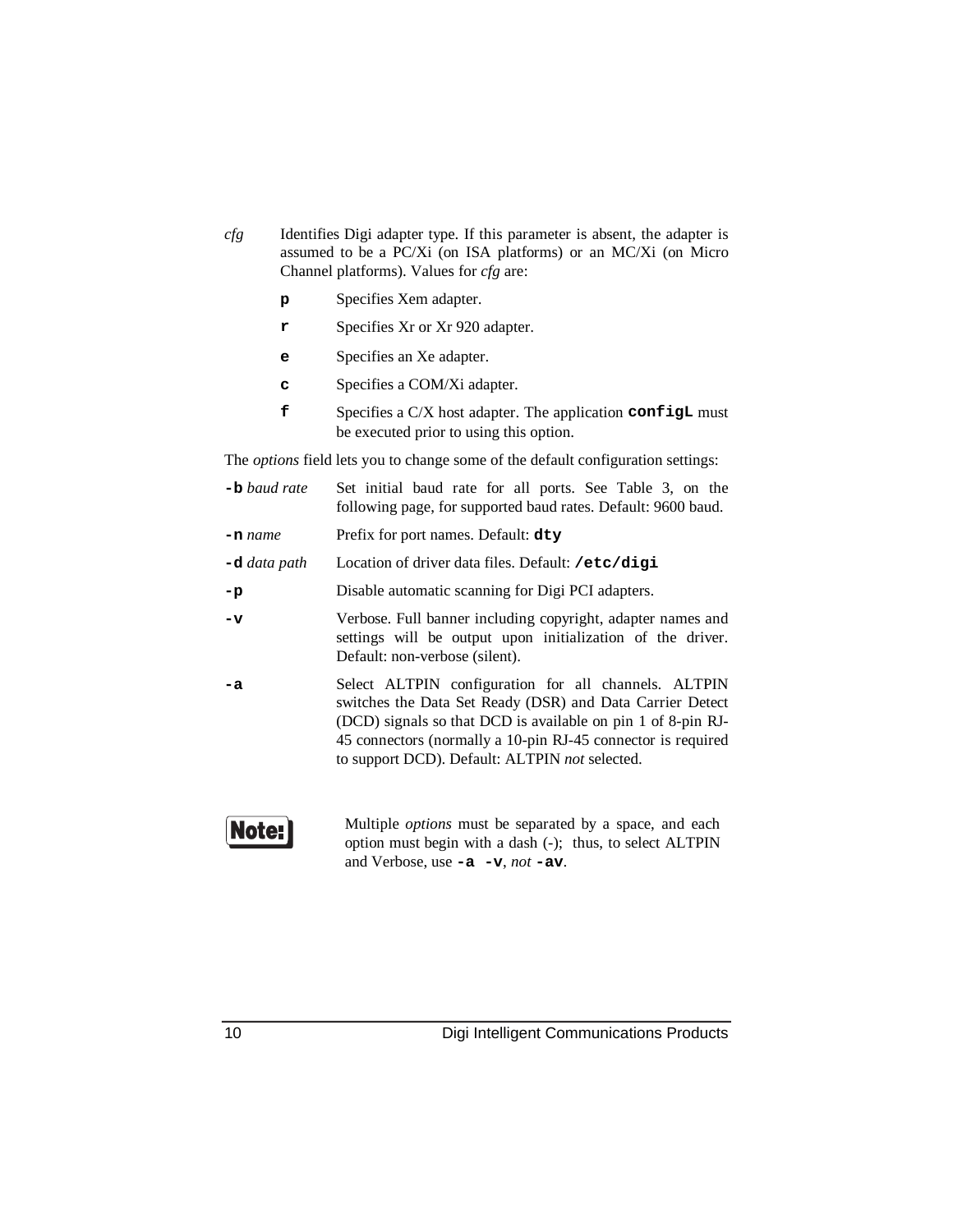# **Table 3 Digi Adapters and Supported Baud Rates**

| Supported |                           |                           |                           |                           | COM/Xi                    |
|-----------|---------------------------|---------------------------|---------------------------|---------------------------|---------------------------|
| Baud      | Xr 920                    | Xr                        | Xem                       | $\rm C/X$                 | PC/Xi                     |
| Rates     |                           |                           |                           |                           | MC/Xi                     |
| $\theta$  | X                         | X                         | X                         | X                         | X                         |
| 50        | $\mathbf X$               | $\boldsymbol{\mathrm{X}}$ | $\mathbf X$               | $\mathbf X$               | X                         |
| 75        | $\boldsymbol{\mathrm{X}}$ | X                         | $\mathbf X$               | $\boldsymbol{\mathrm{X}}$ | X                         |
| 110       | $\boldsymbol{\mathrm{X}}$ | $\boldsymbol{\mathrm{X}}$ | $\mathbf X$               | X                         | $\mathbf X$               |
| 134       | $\boldsymbol{\mathrm{X}}$ | X                         | $\mathbf X$               | $\mathbf X$               | X                         |
| 150       | $\mathbf X$               | $\mathbf X$               | $\mathbf X$               | X                         | $\boldsymbol{\mathrm{X}}$ |
| 200       | $\mathbf X$               | $\mathbf X$               | $\mathbf X$               | $\mathbf X$               | X                         |
| 300       | $\mathbf X$               | $\mathbf X$               | $\mathbf X$               | $\mathbf X$               | $\boldsymbol{\mathrm{X}}$ |
| 600       | X                         | X                         | X                         | X                         | X                         |
| 1200      | X                         | X                         | $\mathbf X$               | $\mathbf X$               | X                         |
| 1800      | X                         | X                         | $\boldsymbol{\mathrm{X}}$ | X                         | X                         |
| 2400      | X                         | X                         | $\mathbf X$               | $\mathbf X$               | X                         |
| 4800      | $\mathbf X$               | X                         | $\boldsymbol{\mathrm{X}}$ | $\mathbf X$               | $\boldsymbol{\mathrm{X}}$ |
| 9600      | X                         | $\mathbf X$               | $\mathbf X$               | $\mathbf X$               | $\boldsymbol{\mathrm{X}}$ |
| 19200     | X                         | X                         | $\mathbf X$               | $\mathbf X$               | X                         |
| 38400     | $\mathbf X$               | $\mathbf X$               | $\mathbf X$               | $\mathbf X$               | $\boldsymbol{\mathrm{X}}$ |
| 57600     | $\boldsymbol{\mathrm{X}}$ | $\boldsymbol{\mathrm{X}}$ | $\mathbf X$               | $\boldsymbol{\mathrm{X}}$ |                           |
| 76800     | $\mathbf X$               | $\mathbf X$               | $\mathbf X$               |                           |                           |
| 115200    | X                         | X                         | X                         |                           |                           |
| 230400    | X                         | X                         |                           |                           |                           |
| 460800    | X                         |                           |                           |                           |                           |
| 921600    | $\mathbf X$               |                           |                           |                           |                           |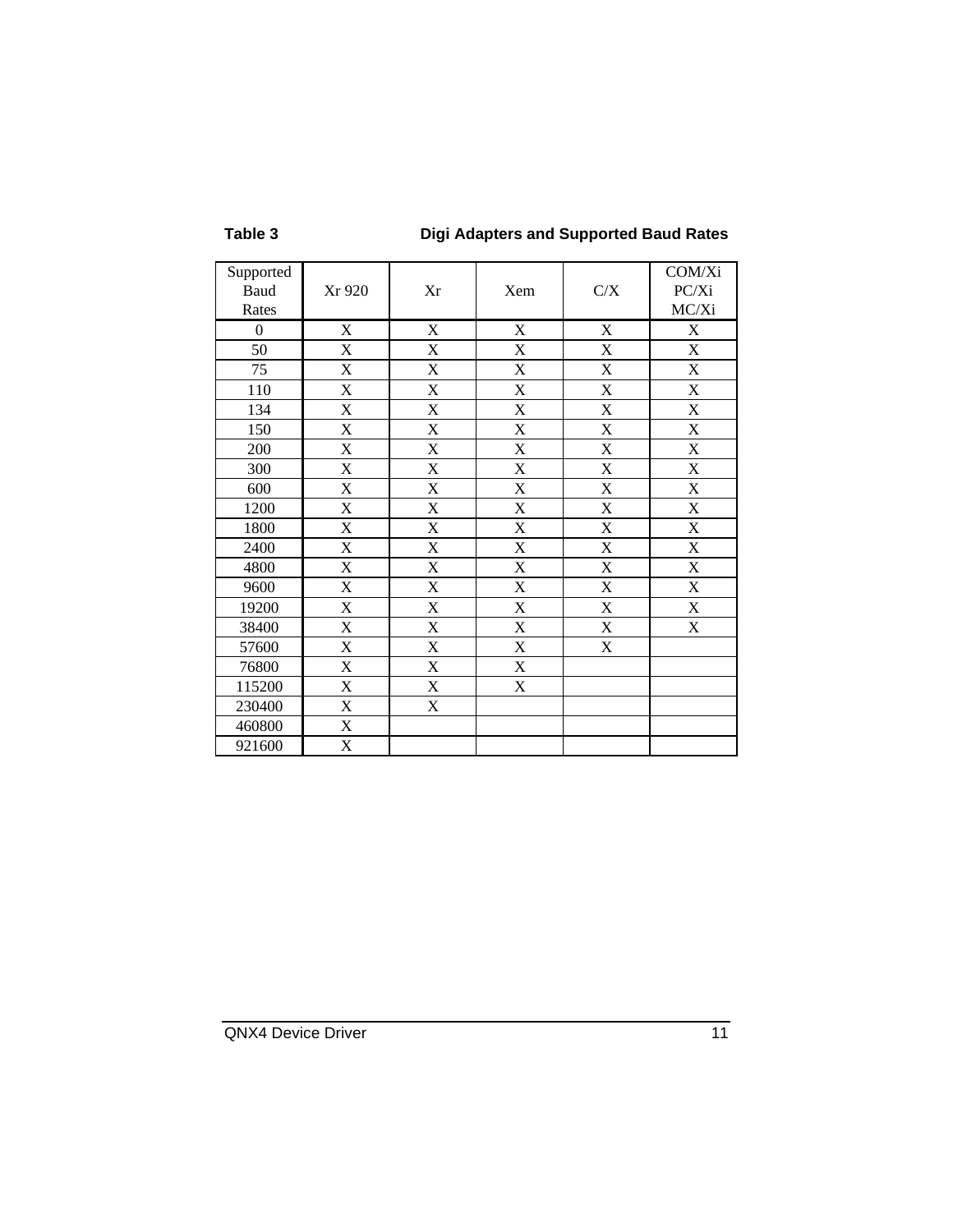# **Command Line Examples**

## **Asynchronous Adapters**

#### **Dq.ser 300,d0000**

Adapter is at I/O port 0x300, shared memory starting at 0x000D0000. If installed in an ISA system, a PC/Xi adapter is expected. If installed in a Micro Channel system, an MC/Xi adapter is expected. All other settings are left at default values. Devices will be named **/dev/dty1**, **/dev/dty2**, etc.

#### **Dq.ser -p 324,d0000,p -b 1200 -n digi**

Specifies an Xem adapter at I/O port 0x324, shared memory location 0x000D0000 and instructs the driver to disable the scan normally done for Digi PCI devices. Set initial baud rate for all ports to 1200 baud. Devices will be named **/dev/digi1**, **/dev/digi2**, etc.

#### **Dq.ser 324,d0000,r -b 230400**

Specifies an Xr adapter at I/O port 0x324, shared memory location 0x000D0000. Set initial baud rate for all ports to 230400 baud (valid only for Xr 920 adapters). Devices will be named **/dev/dty1**, **/dev/dty2**, etc.

### **Dq.ser 320,d8000,c 300,e80000 -v -d /dfiles**

COM/Xi adapter at I/O port 0x320, shared memory starting at 0x000D8000, and a PC/Xi adapter at I/O port 0x300, shared memory starting at 0x00E80000. All driver related data files are expected to be in directory **/dfiles** instead of **/etc/digi**. Full banner including copyright, adapter names and settings will be output upon initialization of the driver (verbose).

## **Dq.ser -v**

Instructs the driver to scan for and boot any Digi PCI adapters found in the system. If the **-p** configuration is given, *port*, *mem* and *cfg* must also be given as applicable.